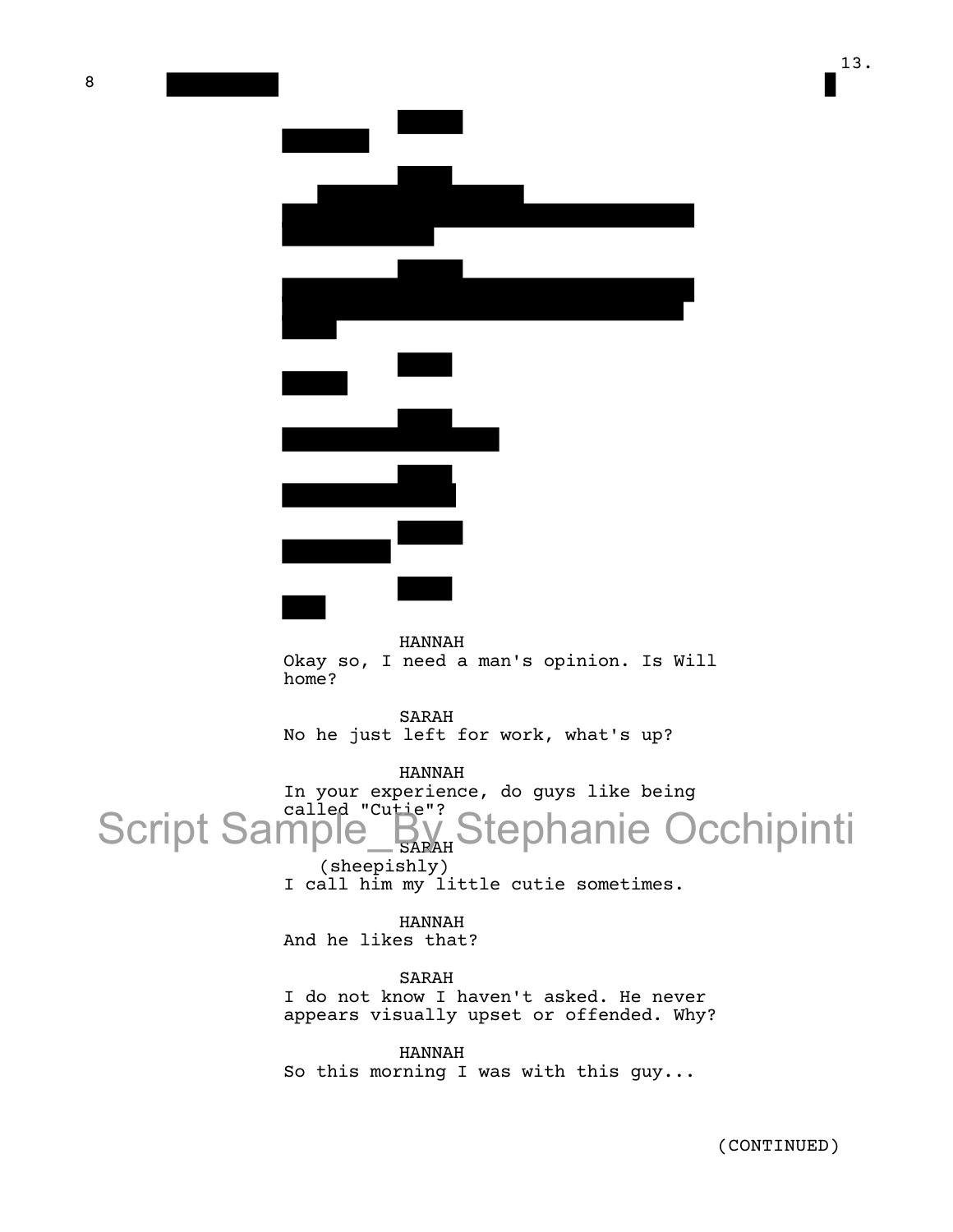8 CONTINUED: (2) 8

CASEY Which one is this?

HANNAH The finance guy?

CASEY The finance guy. Yes.

> CUT TO: THAT MORNING, HANNAH'S APARTMENT

## 9 INT. HANNAH'S APARTMENT - THAT MORNING 9

We've seen this scene before. Now we'll see it with Hannah's inner monologue.

### HANNAH (V.O.)

So I woke up late and MB was emailing me like more than normal crazy. And I was just trying to get dressed, said to him:

HANNAH You have to go.

HANNAH (V.O) (CONT'D) And he was like 'Ok but first let me take this stupid call' because he was (air quotes) "Working. From. Home." So he takes this call and I'm just standing there like, can you get out of my bed, thank you.

CASEY (O.C.) Yes, thank you.

# HANNAH (V.O) Script Sample By And tephanie Occhipinti

me... ON THE FOREHEAD. And makes his way to the bathroom. To which I say:

HANNAH (CONT'D) Take your time!

SARAH (O.C.) Ever the people pleaser.

## HANNAH (V.O)

Naturally. So now I am forced to get ready using my phone camera as a mirror, I have one leg haphazardly in my pants, the other exposed. (MORE)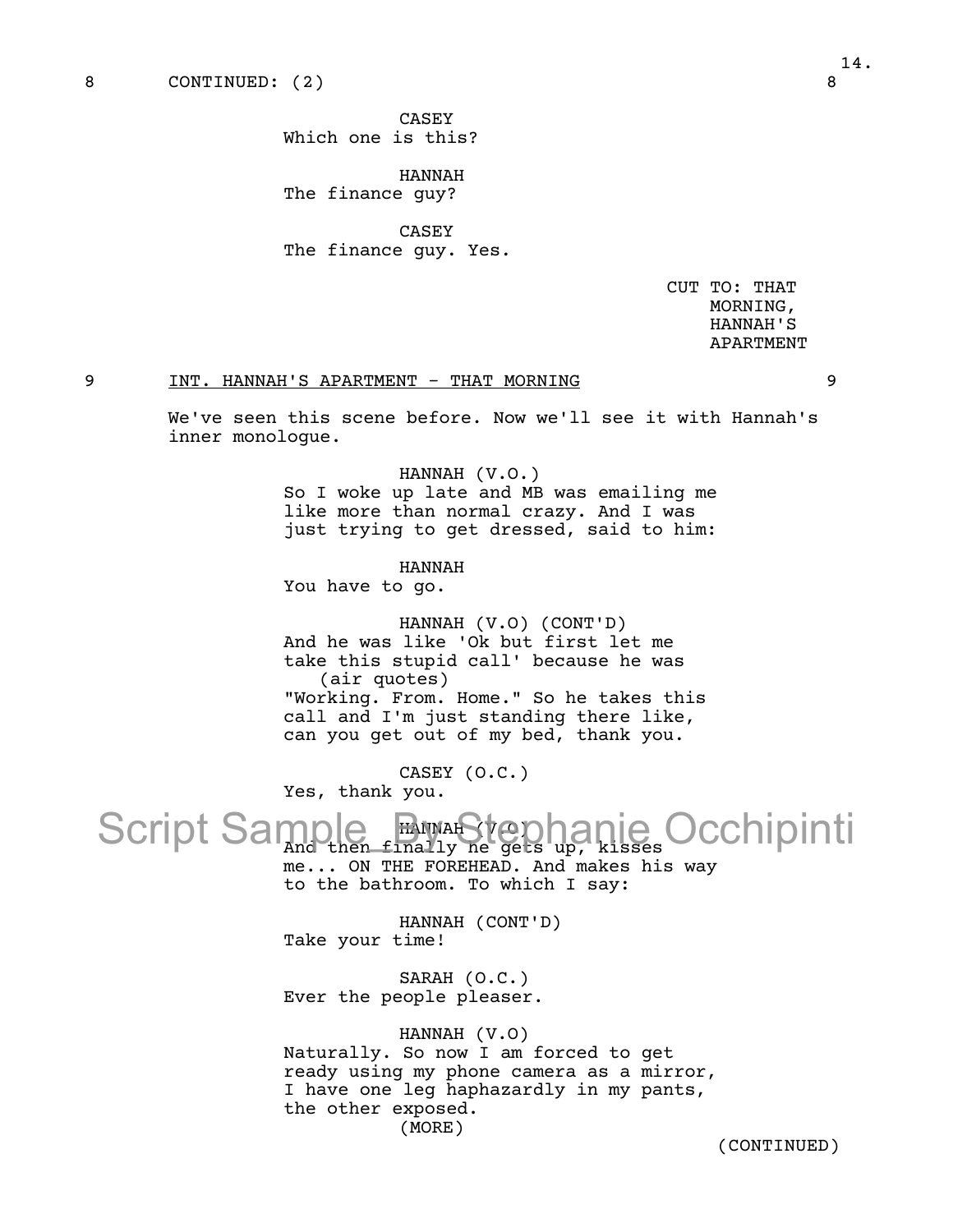9 CONTINUED: 9

HANNAH (V.O) (CONT'D) One eye of makeup done. He comes out looking like a freaking GOD. And I'm sitting there like a little goblin.

Back to present timeline.

SARAH Remind me what this one looks like?

HANNAH Oh he's so attractive. Like unfair.

CASEY Can't stand that.

#### HANNAH

Cannot.

Hannah shows them a picture from his Hinge profile.

CASEY Oh wow wow wow.

#### SARAH

Oh, so cute.

Back to scene from this morning, in Hannah's apartment.

### HANNAH (V.O.)

So anyway. I'm sitting there. Hunched over. Looking my BEST. He is ready to leave, he says 'I'll text you Han' leans in to give me a real mouth kiss. I do not see it coming, so I'm naturally flustered. And in the moment. I cannot for the life of me. Remember his name. I say:

HANNAH Script Sample By AStephanie Occhipinti

We see his face this time. Taken aback, and exiting the apartment.

Back to present moment in Casey's apartment.

HANNAH (CONT'D) Should I end it now, or?

CASEY It's not that bad! He wants to see you again.